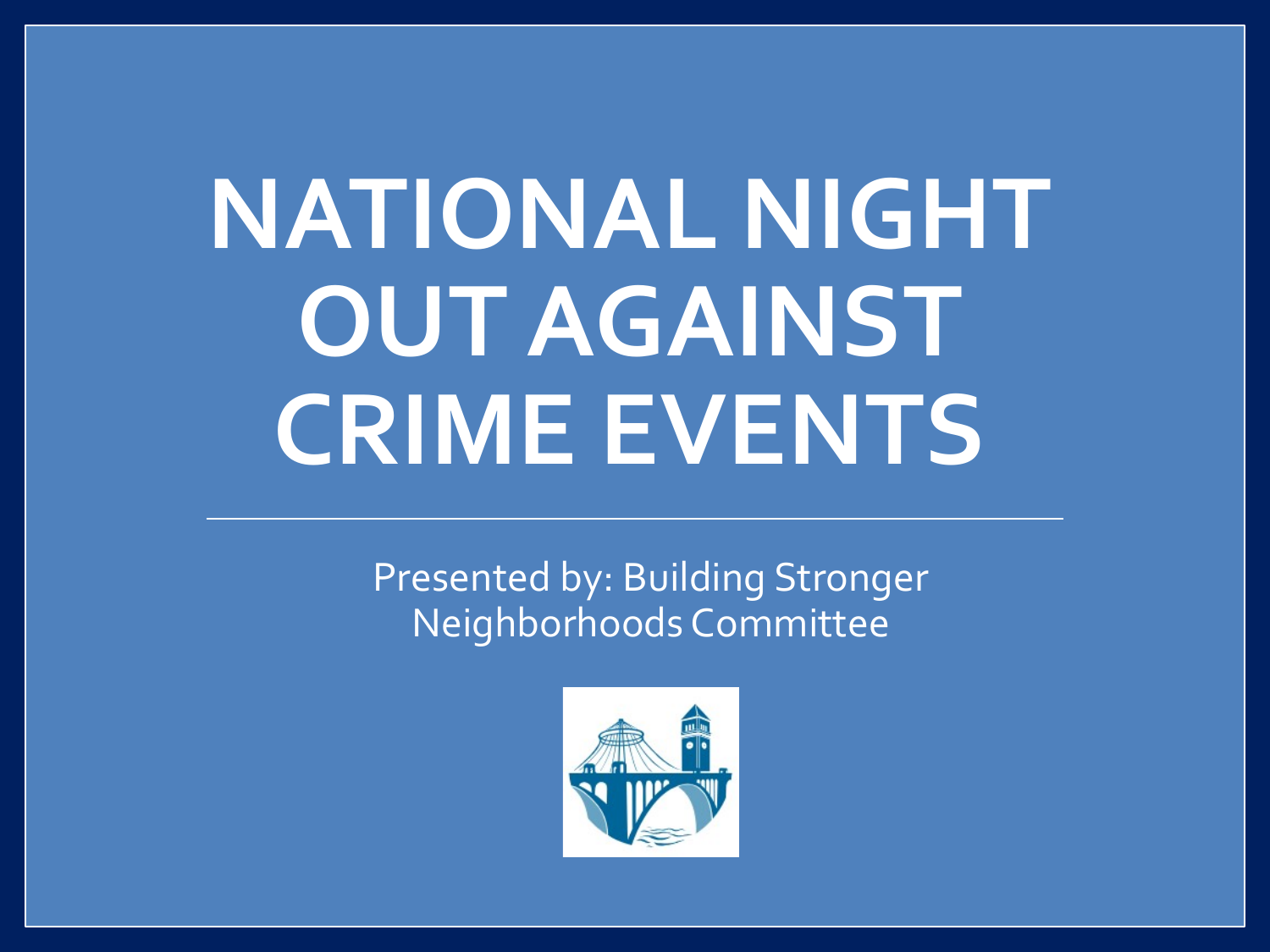#### **National Night Out Against Crime Events**

- •National Night Out (NNO) is an evening event the first Tuesday of every August that brings together communities in an effort to fight crime.
- •Drawing from the statistic that crime decreases when neighbors know and look out for each other, NNO parties encourage the sharing of food and conversation, and often include entertainment. With hundreds of NNO parties popping up all over Spokane on and around the first Tuesday of every August, it's no wonder this event been as successful as it has for 34 years and continues to grow every year.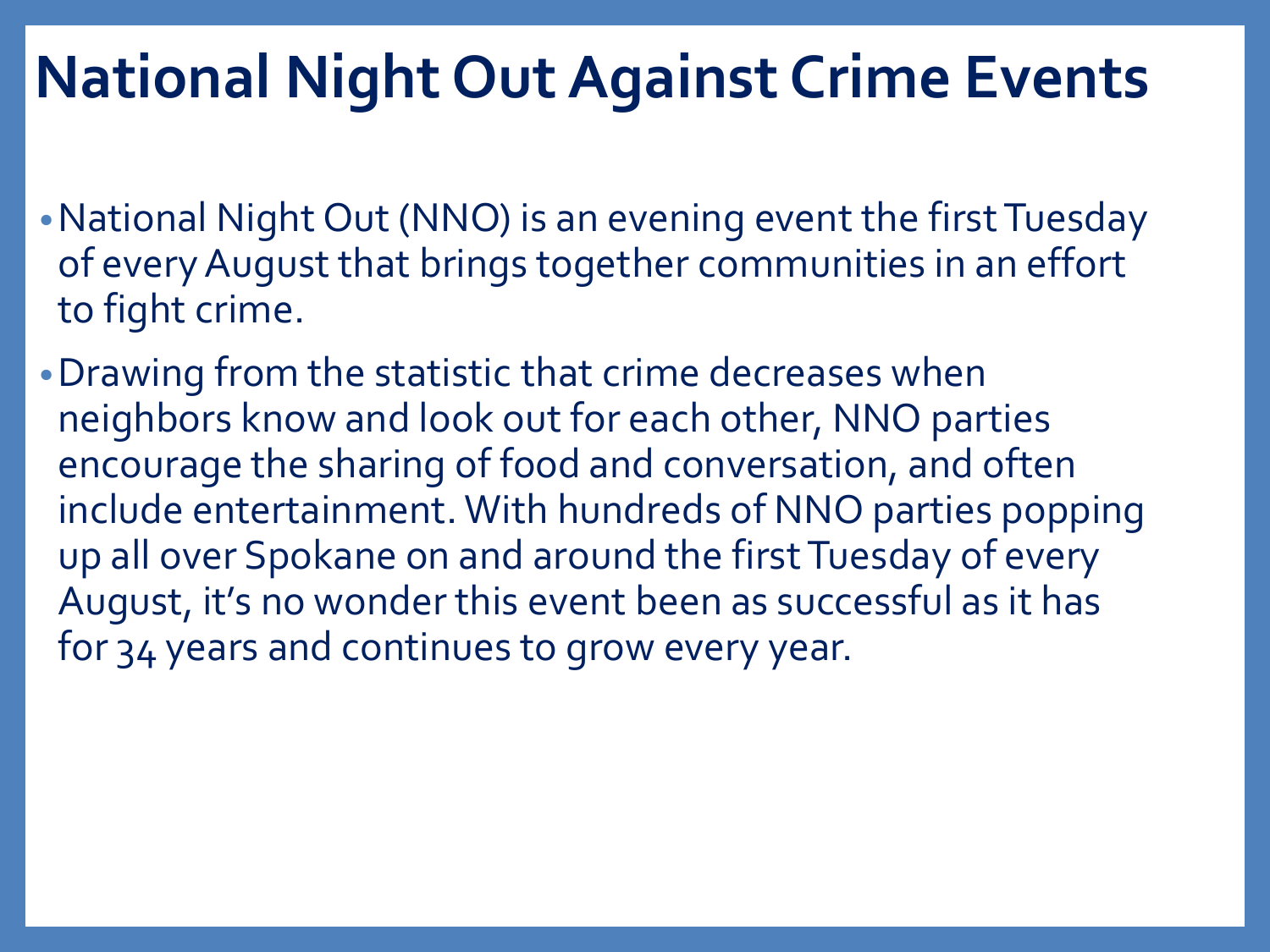## **Planning an NNO party**

- Talk to your Block Watch, Neighborhood Council, and neighbors to generate interest. Begin discussing where and how big you want the party. Common sites include someone's home or a shared site in your apartment complex, in a local park or church, or at a business site. Decide how you will orchestrate food for your party. You could organize a barbeque (the most popular choice), a potluck picnic, act as a host for delivered food, or invite food trucks (food trucks often require a minimum amt. of sales). You could also talk to local restaurants about donations.
- Consider adding entertainment as a way to draw more folks in. Some ideas include side walk art, water balloon fights, face painting, scavenger hunts, games and sports, races, or talent contests. Create a mini award show for the "Neighbor of the Year" or to recognize those who have made your neighborhood a safer place. In the past, bigger parties have even included moon bounces and outdoor movie showings as part of their entertainment. Be creative!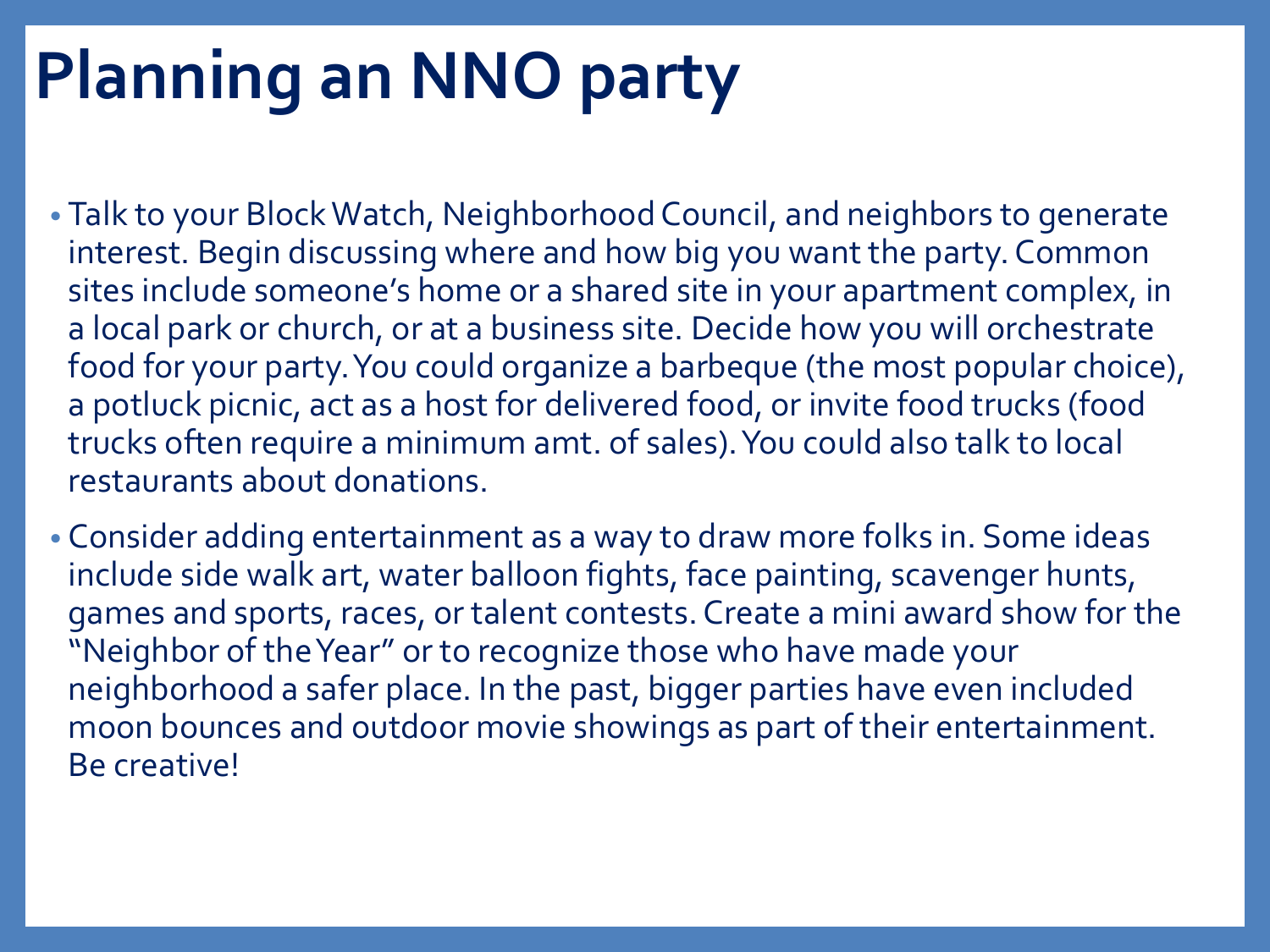### **Register Your NNO**

- [Register your NNO party at www.spokanecops.org/national-night-out](http://www.spokanecops.org/national-night-out-registration)registration before **July 31st**. Consider who you want to invite. Each REGISTERED party can request their Neighborhood Resource Officer (NRO), police chief, other law enforcement personnel, Mayor, City Council, Code Enforcement, Fire Department, and/or Spokane C.O.P.S.' Mounted Patrol Unit to make an appearance at their party.
- •Advertise, advertise, advertise. Send emails or paper invites to those you hope to see. Post on social media. Talk to your Block Watch or Neighborhood Council about including your party in their newsletter or on their website. Neighborhood Services can share it in the Friday Update newsletter.